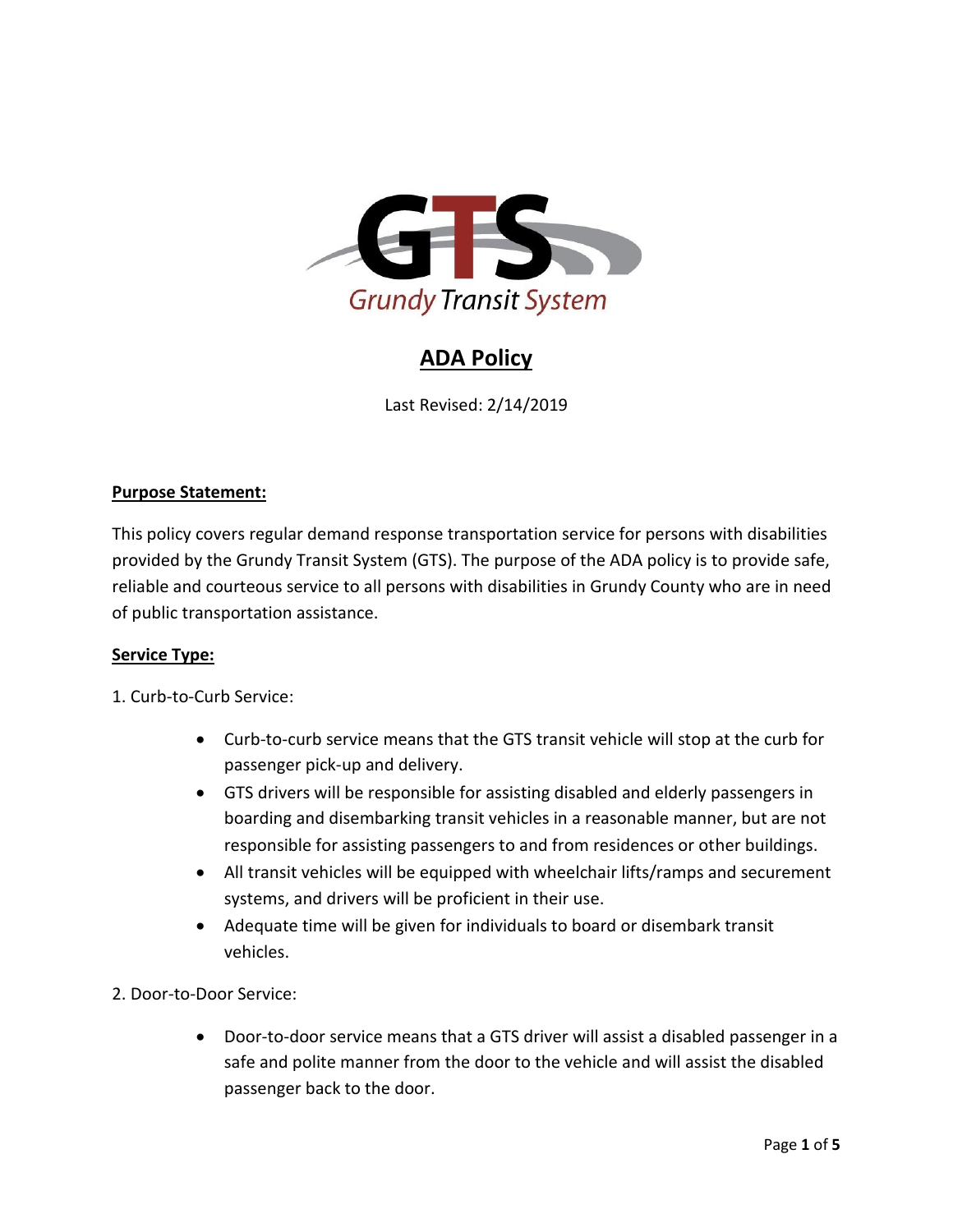- ADA service will be provided, at a minimum, on a next-day basis.
- Eligible passengers may call anytime during regular business hours to request a trip for any time that demand/response service is provided for the next day. A pick-up must be provided within one hour before or after the requested pick-up time.
- A GTS driver will only assist a disabled passenger in going up or down steps or a ramp when it is determined by the driver to be safe for both the passenger and the driver.
- GTS drivers will assist disabled passengers in loading and unloading up to six regular size grocery or shopping bags (up to 20 pounds per bag) to and from demand response vehicles and will assist disabled passengers in carrying grocery or shopping bags from stores to demand response vehicles and from those vehicles to the threshold of their residence. The driver may not enter the home or building.
- All transit vehicles are equipped with wheelchair lifts/ramps and securement systems, and drivers will be proficient in their use.
- Adequate time will be given for individuals with disabilities to board or disembark transit vehicles.

# **Accessible Formats:**

This ADA policy will be made available in accessible formats upon request, including large print, braille and computer disk. Accessible formats are available by contacting the Grundy Transit System office at 815-941-3060.

# **Training:**

All GTS drivers will be properly trained in passenger assistance, emergency procedures, defensive driving and safety and security techniques, including training in the safe operation of transit vehicles, accessibility equipment, and proper treatment of persons with disabilities and the elderly.

#### **Companions and Personal Care Attendants:**

The GTS will also provide service to personal care attendants and/or companions traveling with an eligible rider. Personal care attendants will ride for free and companions will be charged the same fare as the eligible rider.

#### **Service Animals:**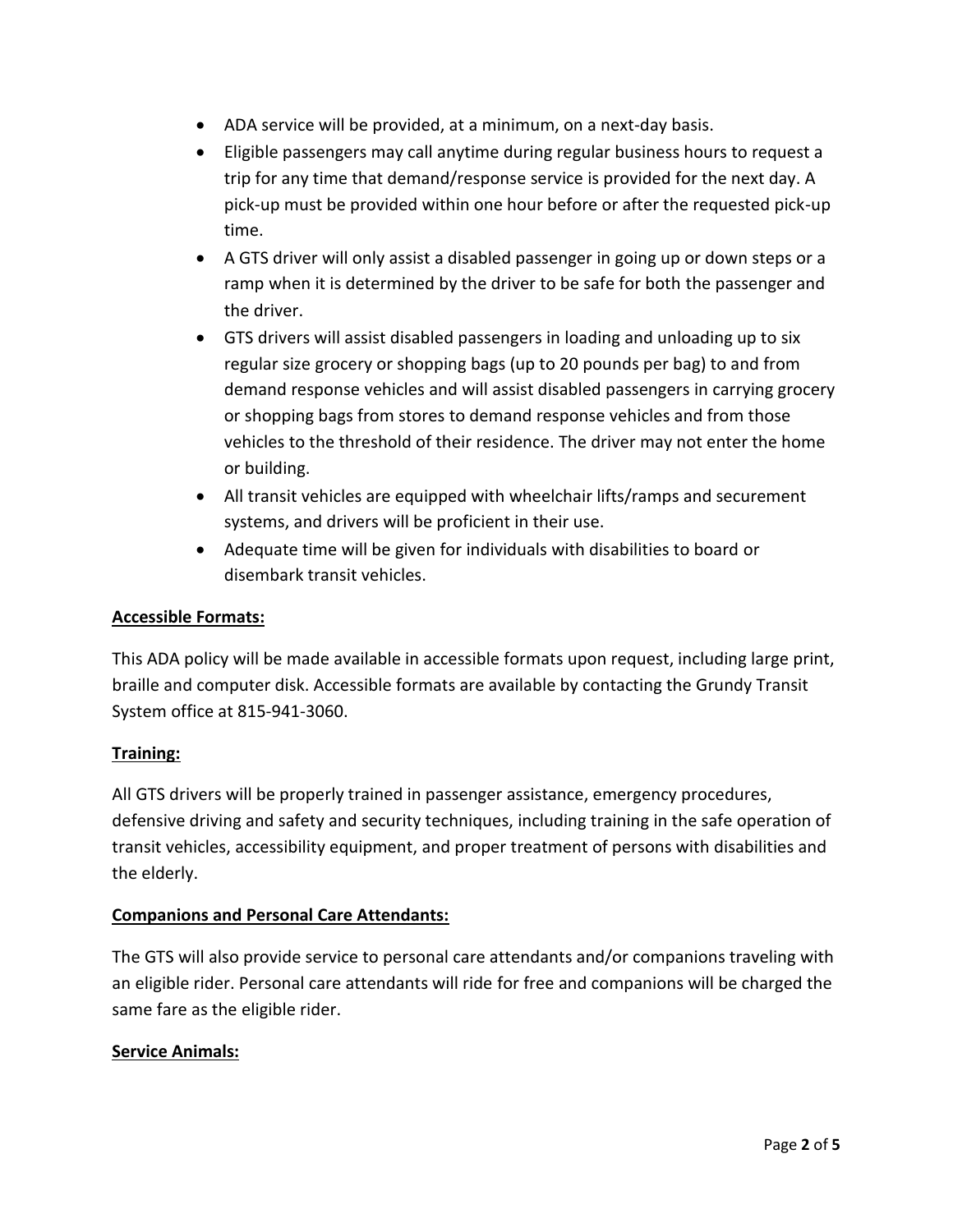Service animals will be permitted to accompany passengers with disabilities in all Grundy Transit System vehicles. Service animals will be required to remain on the floor and out of the aisle area of the transit vehicle. The passenger utilizing the service animal will be responsible for the conduct of the animal.

## **Other Service Guidelines and Requirements:**

1. Portable Respirators and Portable Oxygen: Accommodations will be made for those passengers needing portable respirators and portable oxygen. Adequate time will be provided in the scheduling of demand response vehicles for those passengers in need of such devices. Persons needing such service must notify the dispatcher at the time a ride appointment is made so that adequate time for boarding and disembarking can be scheduled.

2. Shoulder and Lap Seatbelts: Persons using wheelchairs for transportation seating are encouraged to use shoulder and lap seatbelts when provided for in the transit vehicle for their own safety. Seatbelt extensions shall be provided in transit vehicles for those individuals needing such extensions.

3. Wheelchair Lifts, Ramps, and Securement Systems: The following guidelines and requirements related to wheelchair lifts, ramps, and securement systems:

- All GTS transit vehicles are equipped with wheelchair lifts or ramps.
- All GTS transit vehicles will have securement systems for wheelchairs.
- Wheelchair users must allow their wheelchairs to be properly secured, but will not be denied service on the grounds that a wheelchair cannot be secured. Wheelchair users will not be required to transfer to another seat if their wheelchair cannot be properly secured.
- Drivers will be proficient in the operation of all lifts, ramps, and securement systems and will provide assistance upon request or as necessary with lifts, ramps and securement systems.
- A person not in a wheelchair who may have difficulty boarding or disembarking a transit vehicle may be allowed to use a vehicle's lift or ramp upon request.
- A wheelchair lift will be deployed at any designated stop if such deployment is necessary or requested by a passenger, unless the wheelchair lift cannot be deployed because it would be damaged if deployed or a temporary condition precludes the safe use of the wheelchair lift.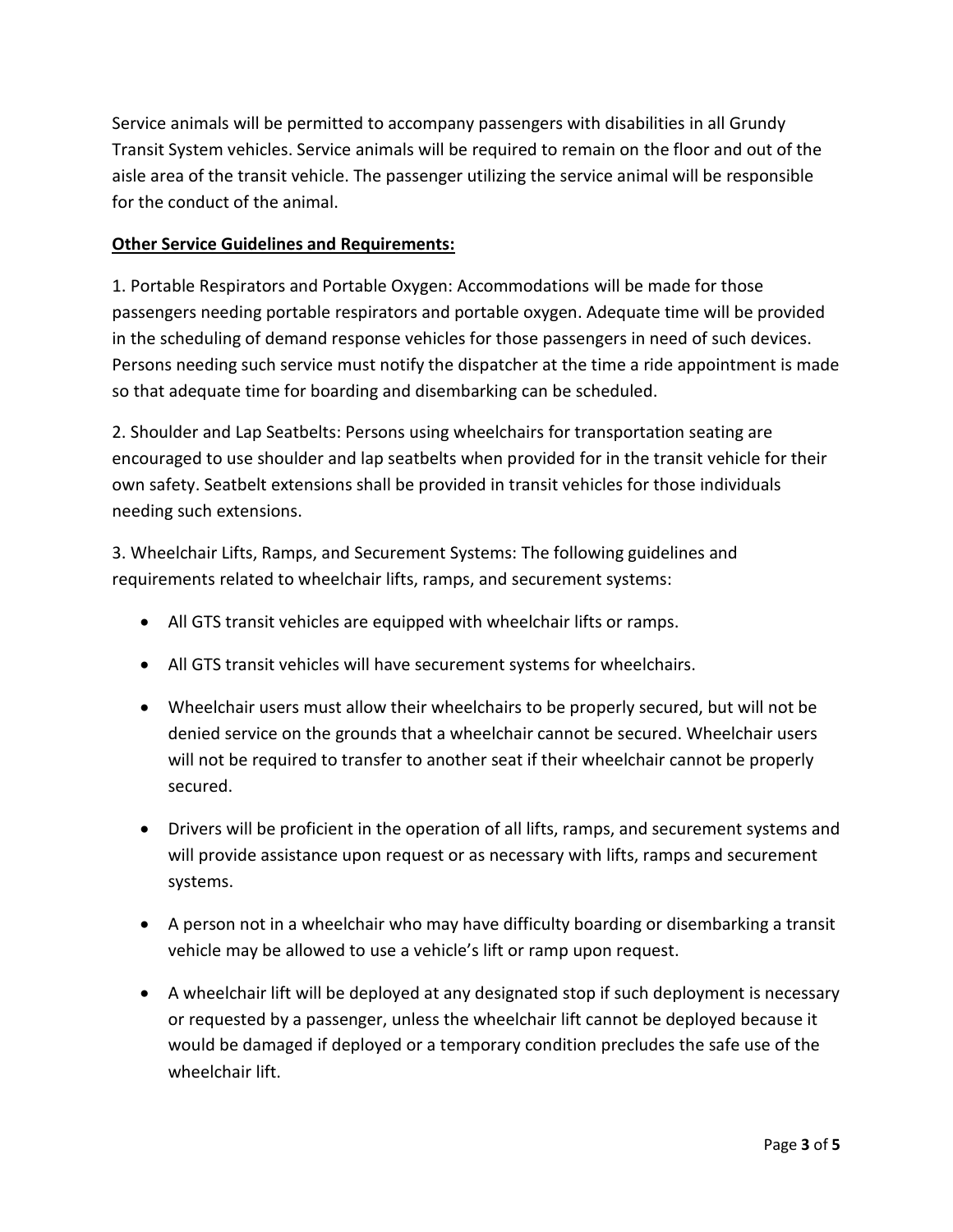• In the event a wheelchair lift becomes inoperable, the transit vehicle will be taken out of service and a backup vehicle will be used until the lift is repaired. When a backup vehicle is not available, another transit vehicle may be re-routed to accommodate passengers so that scheduled appointments may be kept.

4. Wheelchair Guidelines: ADA accessibility guidelines require that a wheelchair platform lift be at least 28.5 inches wide and 48 inches long. The Grundy Transit System will transport any rider/mobility device combination which our vehicles are able to accommodate.

## **Accessible Service Guidelines:**

The Americans with Disabilities Act (ADA) is civil rights legislation designed to integrate people with disabilities into the mainstream of life. It provides people with disabilities equal access to employment, places or public accommodation, transportation, and telephone services.

#### **Basic transportation requirements of the ADA:**

- All new buses must be lift equipped.
- All new buses must be ramp equipped.
- Individuals must be allowed to board the lift facing either direction.
- Operators must assist customers who cannot secure their own tie-down straps, or must assist upon request.
- Buses must have two mobility device securement bays.
- Operators must be trained on the safe use of lift-related equipment and on sensitivity of persons with disabilities.
- Bus stops and shelters must be accessible to the extent practicable.
- All new facilities must be accessible.
- Customers with 3 wheeled and other large powered mobility devices are allowed to ride the bus if they can fit on the lift platform and do not exceed weight limitations according to the manufacturers guide.
- Any common mobility device which fits on the lift, must be transported, even if there is no means of securing the device.